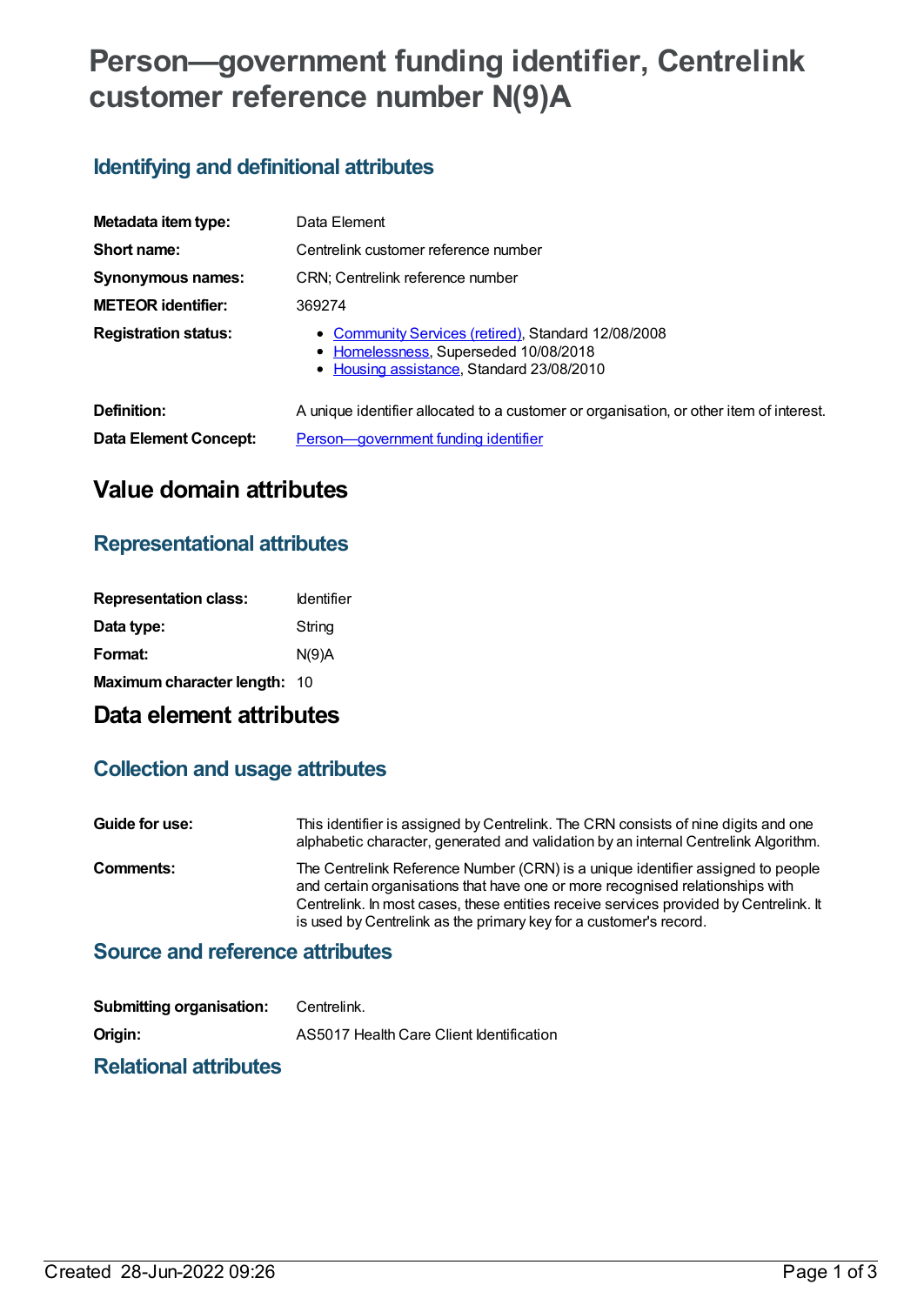| <b>Related metadata</b><br>references:                      | Supersedes Person-government funding identifier, Centrelink customer reference<br>number $\{N(9)A\}$                                                                                                               |
|-------------------------------------------------------------|--------------------------------------------------------------------------------------------------------------------------------------------------------------------------------------------------------------------|
|                                                             | • Health, Standard 01/03/2005                                                                                                                                                                                      |
|                                                             | Has been superseded by Person-government funding identifier, Centrelink<br>customer reference number N(9)A                                                                                                         |
|                                                             | • ACT Health (retired), Candidate 24/12/2018<br>• Homelessness, Standard 10/08/2018                                                                                                                                |
| <b>Implementation in Data Set</b><br><b>Specifications:</b> | Specialist Homelessness Services NMDS 2011Homelessness, Superseded<br>01/05/2013<br>Housing assistance, Superseded 01/05/2013                                                                                      |
|                                                             | Implementation start date: 01/07/2011                                                                                                                                                                              |
|                                                             | <b>Conditional obligation:</b>                                                                                                                                                                                     |
|                                                             | Please note that in the SHS NMDS this item is dependent on the consent of the<br>client.                                                                                                                           |
|                                                             | Specialist Homelessness Services NMDS 2012-13 Homelessness, Superseded<br>01/05/2013<br>Housing assistance, Superseded 01/05/2013                                                                                  |
|                                                             | Implementation start date: 01/07/2012                                                                                                                                                                              |
|                                                             | Implementation end date: 30/06/2013                                                                                                                                                                                |
|                                                             | <b>Conditional obligation:</b>                                                                                                                                                                                     |
|                                                             | Please note that in the SHS NMDS this item is dependent on the consent of the<br>client.                                                                                                                           |
|                                                             | Specialist Homelessness Services NMDS 2013-14 Homelessness, Superseded<br>26/08/2014<br>Housing assistance, Superseded 26/08/2014                                                                                  |
|                                                             | Implementation start date: 01/07/2013                                                                                                                                                                              |
|                                                             | Implementation end date: 30/06/2014                                                                                                                                                                                |
|                                                             | <b>Conditional obligation:</b>                                                                                                                                                                                     |
|                                                             | In the Specialist Homelessness Services NMDS, this data element is conditional<br>on the consent of the client.                                                                                                    |
|                                                             | <b>DSS</b> specific information:                                                                                                                                                                                   |
|                                                             | The states and territories have agreed to include Centrelink customer reference<br>numbers in the NMDS, however this information is not currently recorded as<br>issues of confidentiality are yet to be resolved. |
|                                                             | Specialist Homelessness Services NMDS 2014-15Homelessness, Superseded<br>24/11/2016<br>Housing assistance, Superseded 24/11/2016                                                                                   |